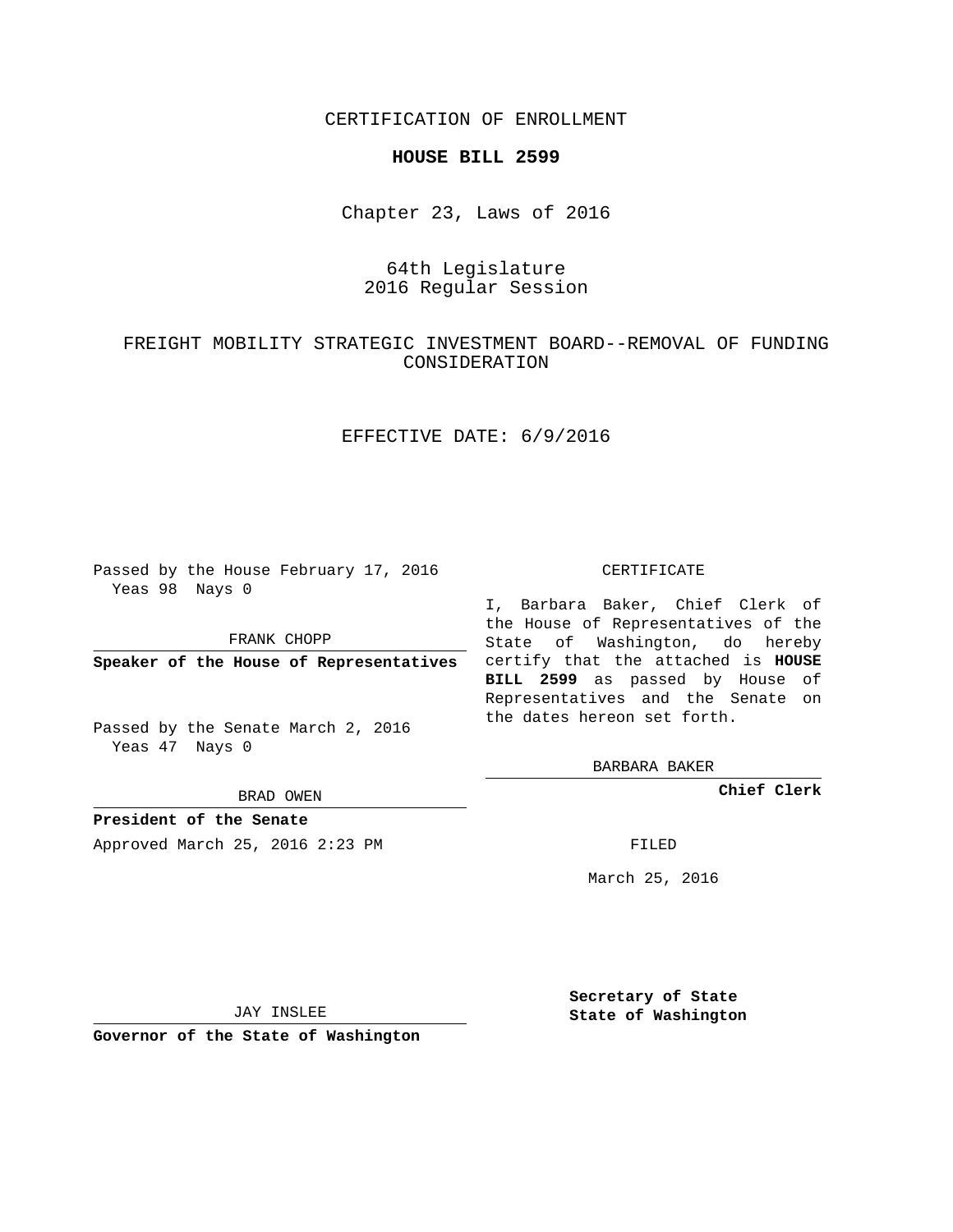## **HOUSE BILL 2599**

Passed Legislature - 2016 Regular Session

**State of Washington 64th Legislature 2016 Regular Session**

**By** Representatives Orcutt, Clibborn, Moscoso, Harmsworth, Tarleton, Zeiger, Hayes, Hargrove, Rossetti, McBride, and Wilson

Read first time 01/15/16. Referred to Committee on Transportation.

 AN ACT Relating to the freight mobility strategic investment board's authority to remove funding allocation for projects after a certain number of years without construction occurring; and amending RCW 47.06A.050.4

5 BE IT ENACTED BY THE LEGISLATURE OF THE STATE OF WASHINGTON:

6 **Sec. 1.** RCW 47.06A.050 and 2013 c 104 s 2 are each amended to 7 read as follows:

 (1) For the purpose of allocating funds for the freight mobility strategic investment program, the board shall allocate the first fifty-five percent of funds to the highest priority projects, without 11 regard to location.

12 (2) The remaining funds shall be allocated equally among three 13 regions of the state, defined as follows:

14 (a) The Puget Sound region includes King, Pierce, and Snohomish 15 counties;

 (b) The western Washington region includes Clallam, Jefferson, Island, Kitsap, San Juan, Skagit, Whatcom, Clark, Cowlitz, Grays Harbor, Lewis, Mason, Pacific, Skamania, Thurston, and Wahkiakum 19 counties; and

20 (c) The eastern Washington region includes Adams, Chelan, 21 Douglas, Ferry, Grant, Lincoln, Okanogan, Pend Oreille, Spokane,